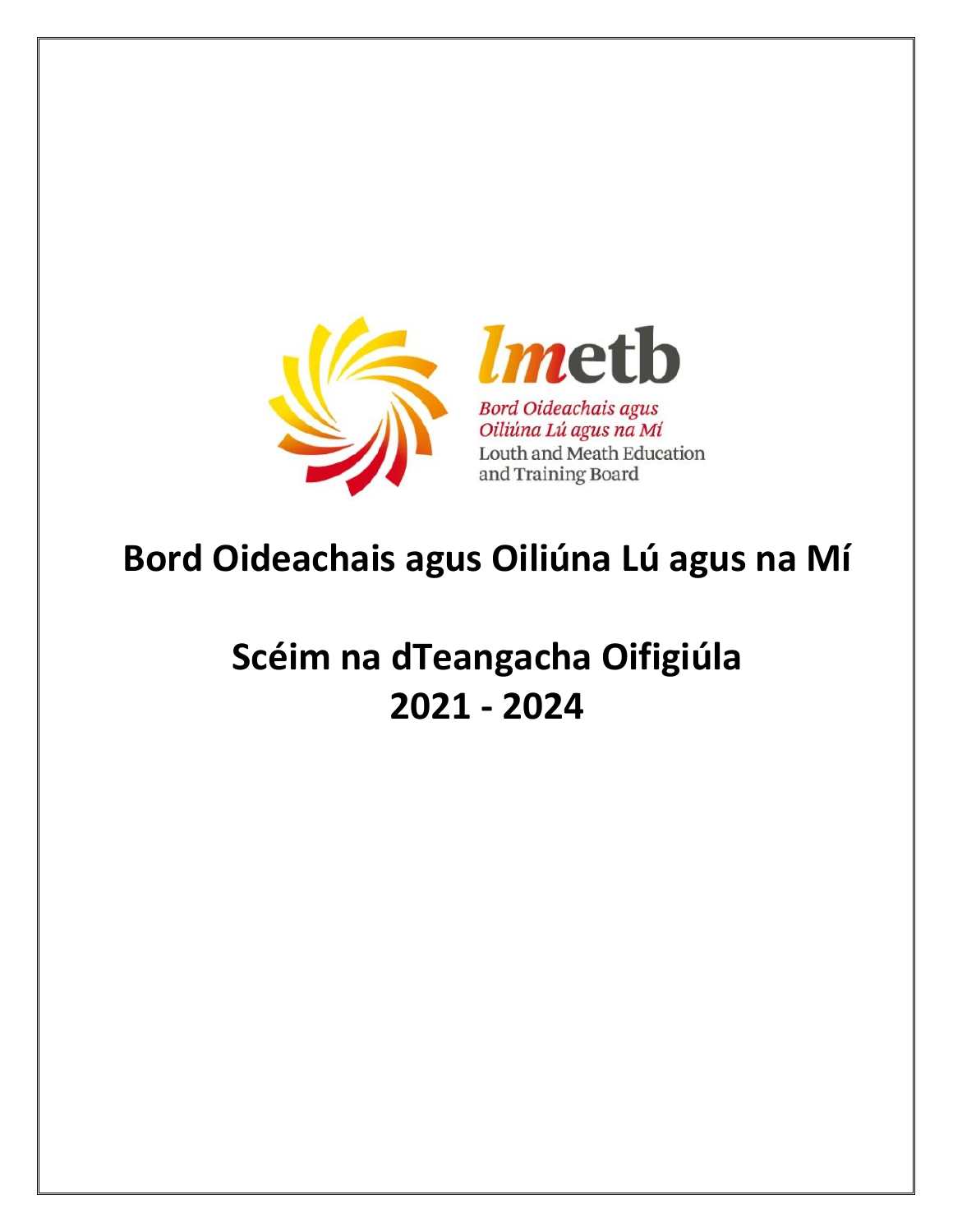# Clár Ábhair

<span id="page-1-0"></span>

| Caibidil 2: Forbhreathnú ar Bhord Oideachais agus Oiliúna Lú agus na Mí (BOOLM) 4                    |
|------------------------------------------------------------------------------------------------------|
|                                                                                                      |
|                                                                                                      |
|                                                                                                      |
|                                                                                                      |
| Caibidil 3: Sonraí faoi sheirbhísí atá á soláthar faoi láthair i mBéarla amháin nó go dátheangach  9 |
|                                                                                                      |
| Caibidil 5: Feabhas á Chur ar Sholáthar de Sheirbhísí i nGaeilge i gCeantair Ghaeltachta 14          |
|                                                                                                      |
|                                                                                                      |
|                                                                                                      |
|                                                                                                      |
|                                                                                                      |
|                                                                                                      |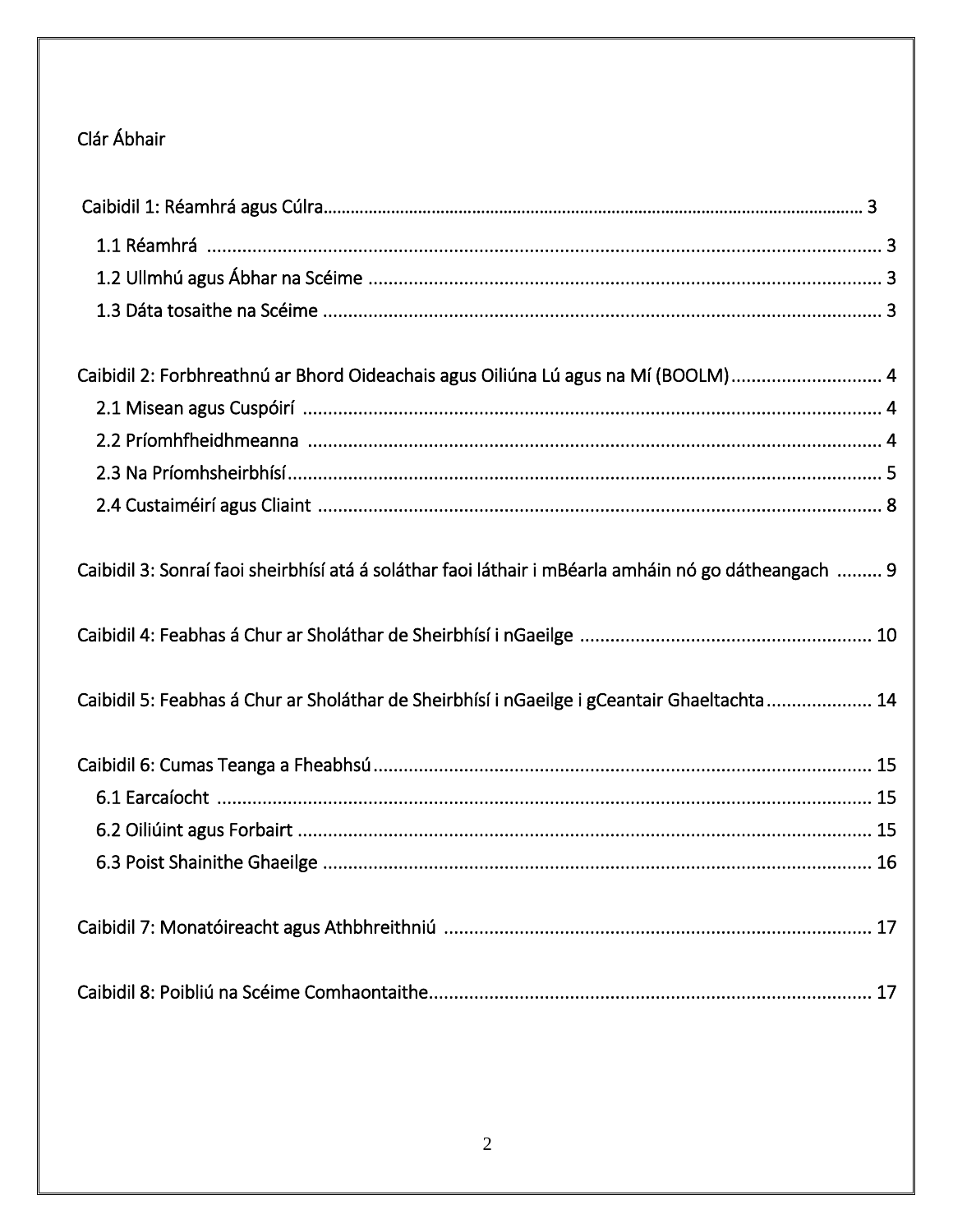### Caibidil 1: Réamhrá agus Cúlra

### <span id="page-2-0"></span>**1.1 Réamhrá**

Foráiltear le hAcht na dTeangacha Oifigiúla 2003 go n-ullmhóidh comhlachtaí poiblí scéim teanga ina sonrófar na seirbhísí a sholáthróidh siad:

- trí mheán na Gaeilge:
- trí mheán an Bhéarla; agus
- trí mheán na Gaeilge agus an Bhéarla

agus na bearta a nglacfar leo chun a chinntiú go ndéanfar aon seirbhís nach bhfuil an comhlacht ag soláthar trí mheán na Gaeilge a sholáthar laistigh de fhráma ama comhaontaithe.

De réir Alt 14(3) den Acht, tá feidhm ag scéim teanga ar feadh tréimhse 3 bliana nó go dtí go ndaingneoidh an tAire Turasóireachta, Cultúir, Ealaíon, Gaeltachta, Spóirt agus na Meán scéim nua, cibé acu is déanaí.

#### <span id="page-2-1"></span>**1.2 Ullmhú agus Ábhar na Scéime**

Agus an scéim seo á hullmhú, tugadh aird chuí ar na Treoirlínte arna n-eisiúint ag an Roinn Turasóireachta, Cultúir, Ealaíon, Gaeltachta, Spóirt agus na Meán. Ina theannta sin, tugadh faoi phróiseas cuimsitheach comhairliúcháin leis na páirtithe leasmhara uile.

Tá **Bord Oideachais agus Oiliúna Lú agus na Mí (BOOLM)** á threorú ag an bprionsabal gur cheart go mbeadh soláthar seirbhísí Gaeilge bunaithe ar:

- an leibhéal bunúsach éilimh ar sheirbhísí ar leith i nGaeilge
- an tábhacht a bhaineann le cur chuige réamhghníomhach i soláthar seirbhísí dá leithéid
- acmhainní, lena n-áirítear acmhainní daonna agus airgeadais, agus cumas an chomhlachta lena mbaineann cumas riachtanach teanga a fhorbairt nó rochtain a fháil air

Comhlánaíonn an scéim seo prionsabail na Seirbhíse Ardchaighdeáin do Chustaiméirí agus ár gCairt do Chustaiméirí. Cuireadh i dtoll a chéile an scéim seo d'fhonn a chinntiú go gcomhlíonfaí, ar bhonn céimnithe tríd an scéim seo agus trí scéimeanna amach anseo, gach oibleagáid ábhartha faoi Acht na dTeangacha Oifigiúla atá ar **BOOLM.**

#### <span id="page-2-2"></span>**1.3 Dáta tosaithe na Scéime**

Dhaingnigh an tAire Turasóireachta, Cultúir, Ealaíon, Gaeltachta, Spóirt agus na Meán an Scéim seo. Beidh éifeacht léi ó 01 M. Fómhair 2021 seo agus fanfaidh sí i bhfeidhm ar feadh tréimhse 3 bliana nó go dtí go mbeidh scéim nua daingnithe, cibé acu is déanaí.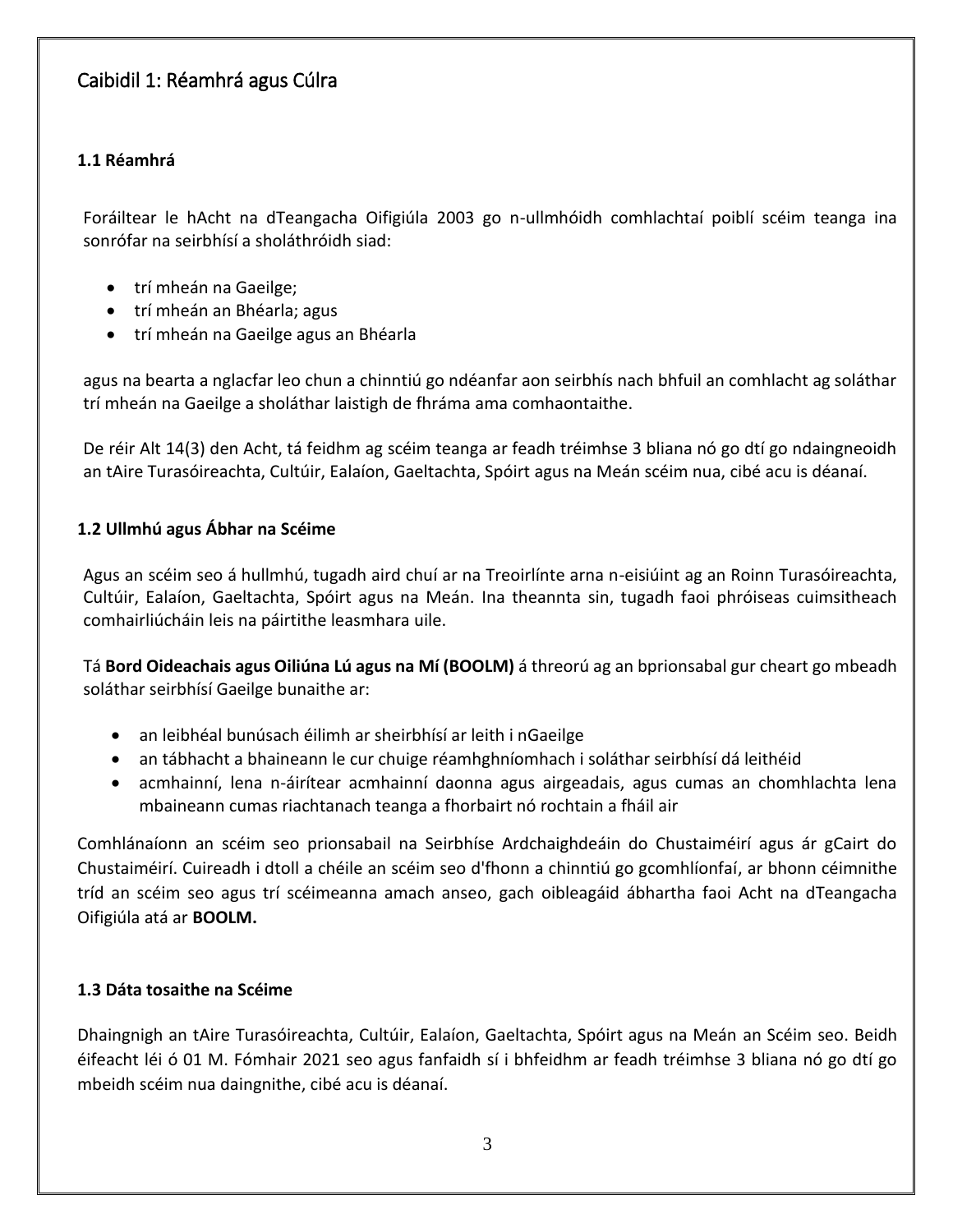## <span id="page-3-0"></span>Caibidil 2: Forbhreathnú ar Bhord Oideachais agus Oiliúna Lú agus na Mí (BOOLM)

### <span id="page-3-1"></span>**2.1 Ráiteas Misin**

"Tá Bord Oideachais agus Oiliúna Lú agus na Mí tiomanta do shármhaitheas agus nuálaíocht san oideachas do dhaoine óga agus d'aosaigh trí sholáthar seirbhísí dinimiciúla agus iad curtha ar fáil ag foireann ghairmiúil."

### <span id="page-3-2"></span>**2.2 Príomhfheidhmeanna**

Bunaíodh BOOLM faoin Acht um Bord Oideachais agus Oiliúna, 2013. Leis an Acht um Bhreisoideachas agus Oiliúint 2013, bunaíodh SOLAS, an tÚdarás Breisoideachais agus Oiliúna. San Acht seo, foráiltear freisin d'iarfheidhmeanna oiliúna agus baill foirne FÁS a aistriú chuig na BOOnna nuabhunaithe, agus an 1 Iúil 2014, tháinig iar-ionad oiliúna FÁS i nDún Dealgan faoi rialachas BOOLM.

Is é BOOLM an soláthraí oideachais is mó san Oirthuaisceart le freagracht fhorleathan as oideachas agus oiliúint a sholáthar ar fud Chontaetha Lú agus na Mí. Soláthraíonn BOOLM pátrúnacht ghairmiúil do sheacht nIar-Bhunscoile déag, ceithre Scoil Náisiúnta Phobail agus dhá Choláiste Iar-Ardteistiméireachta.

Tá Seirbhís Bhreisoideachais agus Oiliúna ag BOOLM freisin trínar dtairgtear cláir oideachais sholúbtha agus chuimsitheacha ar fud an dá chontae lena n-áirítear Ionad Oiliúna amháin, Ionad Bairr-Fheabhais Réamh-Déantúsaíochta agus Teicneolaíochta, Seirbhísí Foghlama d'Aosaigh, Oideachas Pobail, Tionscnamh um Fhilleadh ar Oideachas, Seirbhís um Threoir do Dhaoine Fásta, SDOG agus Ranganna Oíche.

Tá ocht n-ionad Ógtheagmhála ag BOOLM.

<span id="page-3-3"></span>Tá BOOLM ina phátrún ar sé Phobalscoil.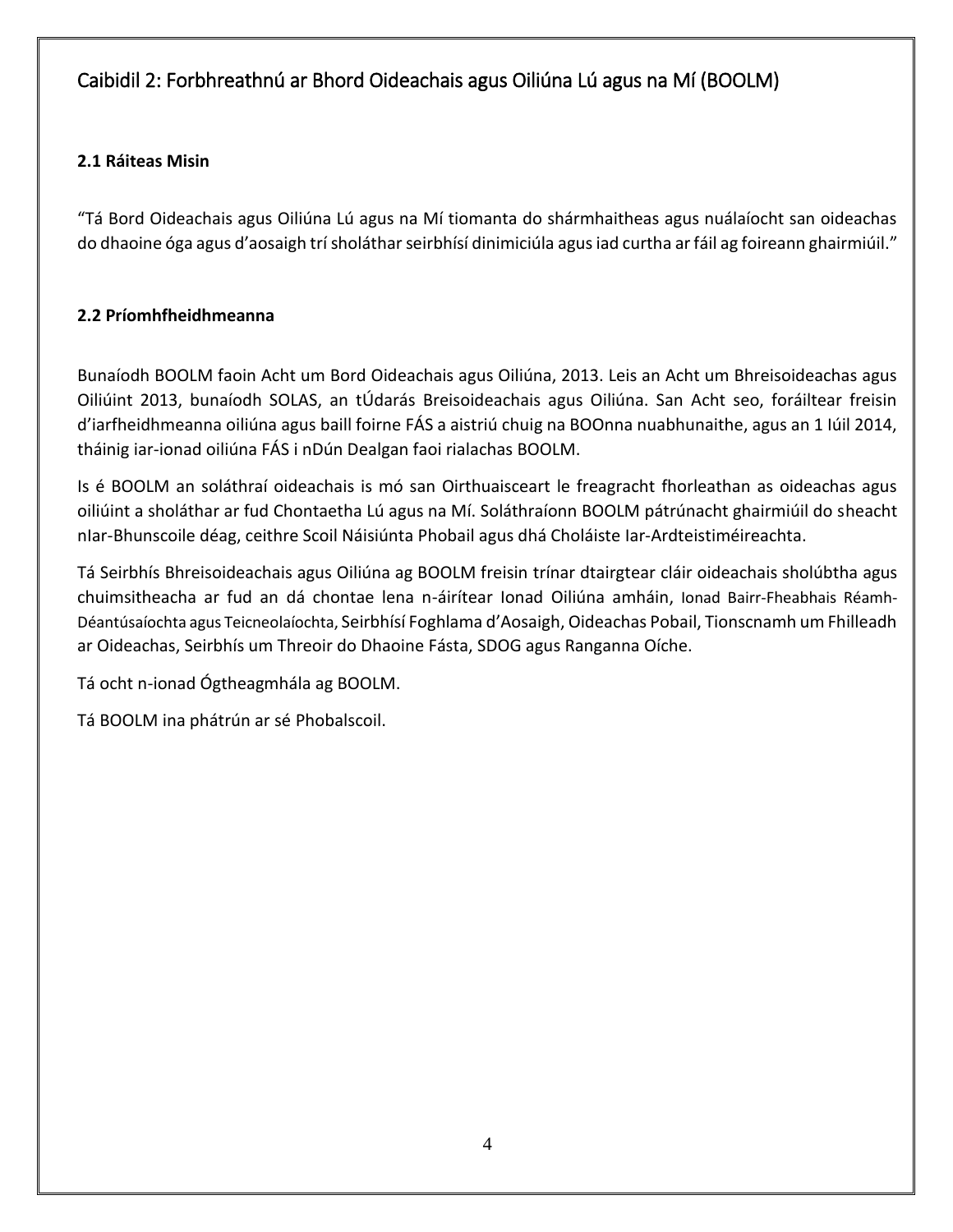### **2.3 Na Príomhsheirbhísí**

| Scoileanna agus Coláistí |                                               |                                                   |                                                |  |
|--------------------------|-----------------------------------------------|---------------------------------------------------|------------------------------------------------|--|
|                          | Coláiste Beaufort, An Uaimh                   |                                                   | Iarbhunscoil na Sceiche, Dún Dealgan           |  |
|                          | Coláiste De Lacy, Cill Dhéagláin              | Coláiste Chú Chulainn<br>Cúram, Forbairt, Feabhas | Coláiste Chú Chulainn, Dún Dealgan             |  |
|                          | Coláiste na hInse, An Inse                    |                                                   | Coláiste na Mí, An Uaimh                       |  |
|                          | <b>Coláiste Pobail Ráth Chairn</b>            | Coláiste Pobai                                    | Coláiste Pobail Dhún Seachlainn                |  |
|                          | Coláiste Uí Chearbhalláin, An Obair           |                                                   | Coláiste Uí Fhiaich, Dún Dealgan               |  |
|                          | Coláiste Ráth Tó                              |                                                   | Scoil Uí Mhuirí, Dún Léire                     |  |
| LONGWOOD                 | Iarbhunscoil Naomh Fintina, Maigh<br>Dearmhaí |                                                   | Pobalscoil Oilibhéir Naofa, Droichead Átha     |  |
|                          | Coláiste Naomh Peadar, Dún Búinne             | OLDCASTLE                                         | Iarbhunscoil Oilibhéir Naofa, An Seanchaisleán |  |
|                          | <b>CES Dhún Seachlainn</b>                    | Enfield<br>Community                              | Coláiste Pobail an Bhóthair Bhuí               |  |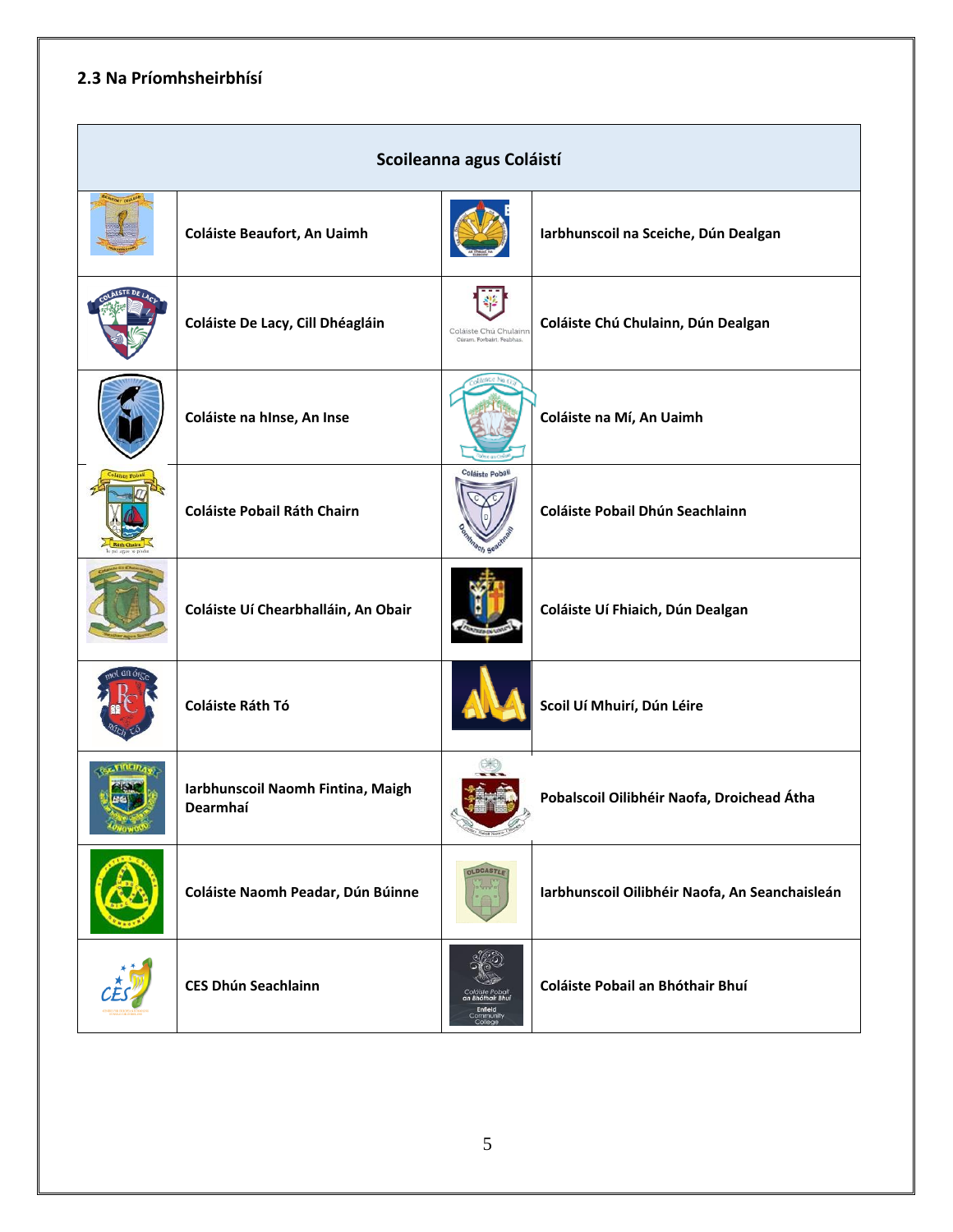|            | <b>Bunscoileanna</b>       |  |                             |  |  |
|------------|----------------------------|--|-----------------------------|--|--|
| <b>CNS</b> | SNP Ard Rí, An Uaimh       |  | SNP Fhochairde, Dún Dealgan |  |  |
|            | <b>SNP Chill Dhéagláin</b> |  | <b>SNP Dhún Seachlainn</b>  |  |  |

| Coláistí Iar-Ardteistiméireachta               |  |                                      |  |  |
|------------------------------------------------|--|--------------------------------------|--|--|
| Institiúid Bhreisoideachais<br>Dhroichead Átha |  | Coláiste Breisoideachais Dhún Búinne |  |  |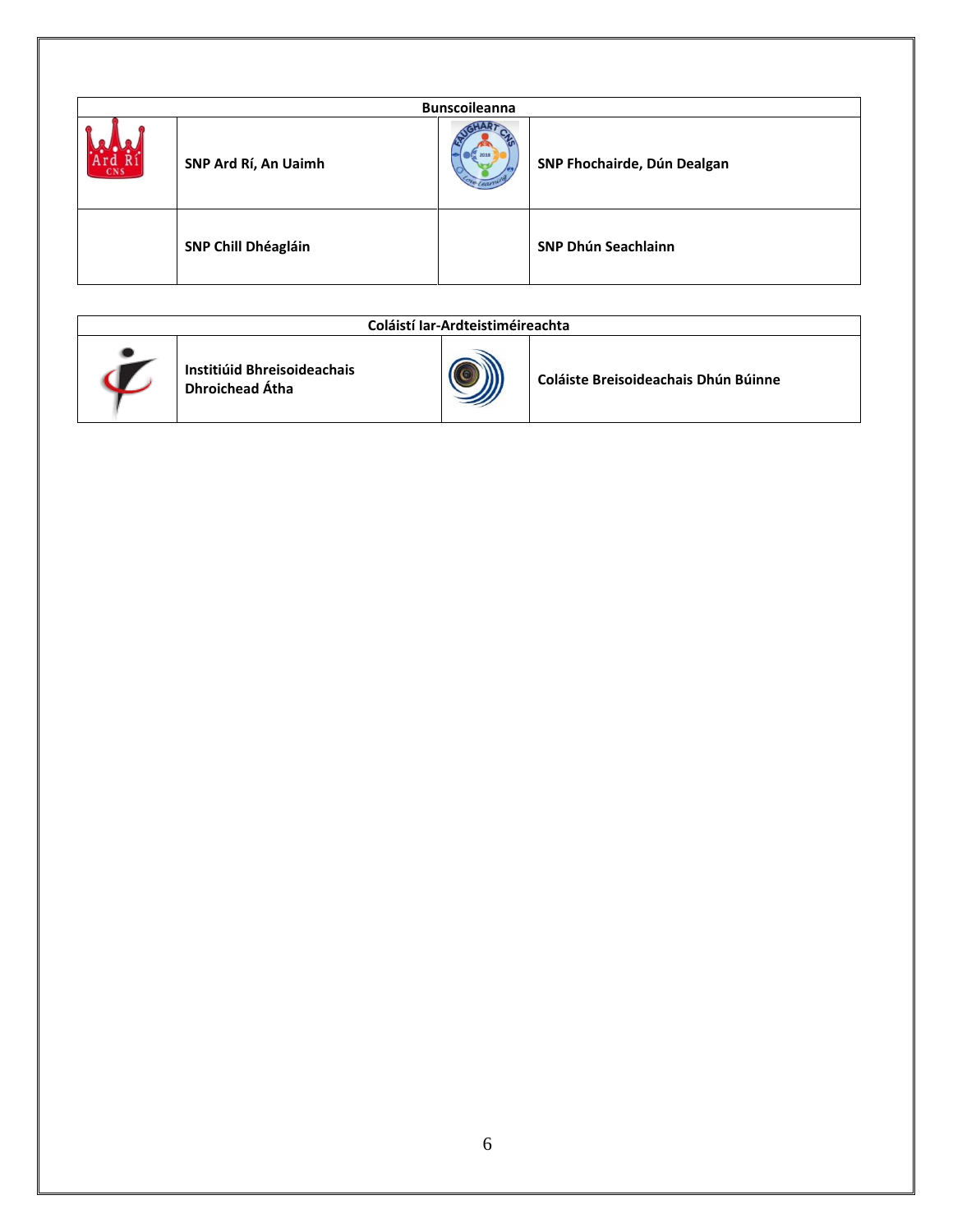| <b>Breisoideachas agus Oiliúint</b>                                                                                                         |                                                                        |                                                                                 |                                    |  |
|---------------------------------------------------------------------------------------------------------------------------------------------|------------------------------------------------------------------------|---------------------------------------------------------------------------------|------------------------------------|--|
| Ionad Scileanna agus Oiliúna<br>Réigiúnach                                                                                                  | Dún Dealgan                                                            |                                                                                 |                                    |  |
| <b>Ionad Barr Feabhais Réamh-</b><br>Dún Dealgan<br>Déantúsaíochta agus Teicneolaíochta                                                     |                                                                        |                                                                                 |                                    |  |
| <b>SDOG</b>                                                                                                                                 | Droichead Átha                                                         | Dún Dealgan                                                                     | An Uaimh                           |  |
| Ógtheagmháil                                                                                                                                | Droichead Átha<br>An Uaimh<br>Ceanannas<br>An Inse/ Baile an Bhiataigh | Dún Dealgan<br><b>Baile Átha Troim</b><br>Cill Dhéagláin<br>Baile Átha Fhirdhia |                                    |  |
|                                                                                                                                             | Droichead Átha                                                         |                                                                                 | An Uaimh                           |  |
| Seirbhísí Foghlama d'Aosaigh<br><b>Treoir do Dhaoine Fásta</b><br>Tionscnamh um Fhilleadh ar<br><b>Oideachas</b><br><b>Oideachas Pobail</b> | <b>Baile Átha Troim</b><br>Maigh Muirí                                 | Dún Dealgan<br>Ceanannas<br>An Inse/ Baile an<br>Bhiataigh                      | An Seanchaisleán<br>Dún Seachlainn |  |
|                                                                                                                                             | Dún Búinne<br>Baile Átha Fhirdhia                                      | Baile Átha Buí                                                                  | Cill Dhéagláin                     |  |
| Soláthar Cúrsa Tráthnóna                                                                                                                    | 9 n-ionad i Lú agus sa Mhí                                             |                                                                                 |                                    |  |
| <b>Music Generation</b>                                                                                                                     | An Lú                                                                  | An Mhí                                                                          |                                    |  |
| Seirbhísí Óige                                                                                                                              | An Lú                                                                  | An Mhí                                                                          |                                    |  |
| Dearbhú Cáilíochta                                                                                                                          | An Lú                                                                  | An Mhí                                                                          |                                    |  |

<span id="page-6-0"></span>

| Pátrúnacht na Pobalscoileanna   |                                        |                             |  |  |
|---------------------------------|----------------------------------------|-----------------------------|--|--|
| Pobalscoil Bhaile Átha Fhirdhia | Pobalscoil Chill Dhéagláin             | Pobalscoil Bhaile Átha Buí  |  |  |
| PS Naomh Ciarán, Ceanannas      | Pobalscoil na Bóinne, Baile Átha Troim | Coláiste Bhaile Mhic Éinigh |  |  |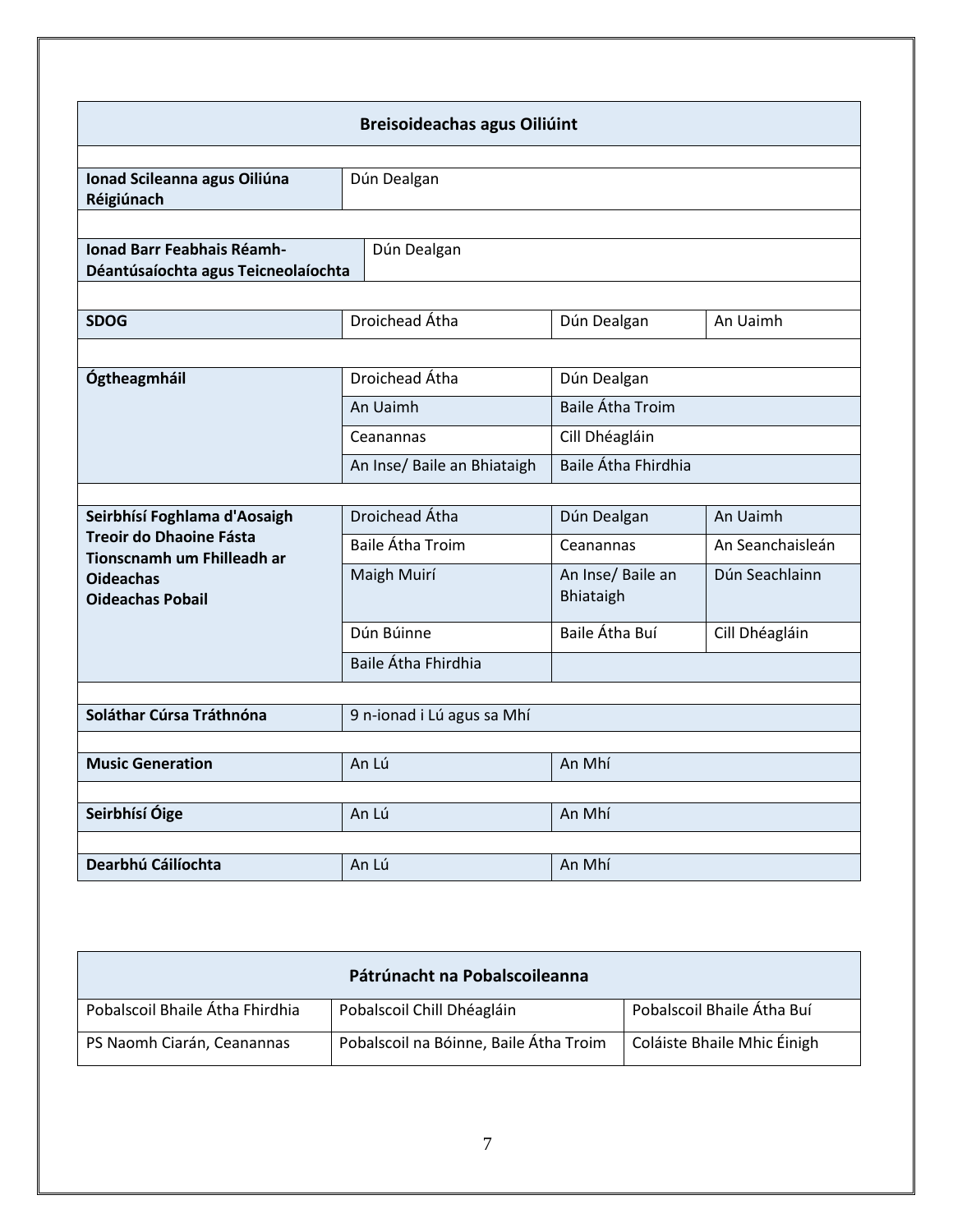### **2.4 Custaiméirí agus Cliaint**

- Pobal uile de chontaetha Lú agus na Mí
- Mic léinn, tuismitheoirí/caomhnóirí arb iad pobail/comharsanachtaí foghlama dár scoileanna uile
- Ionaid oideachais aitheanta agus gach seirbhís eile a chuireann BOOLM ar fáil
- Seirbhísí Oideachais Pobail agus seirbhísí oibre don Aos Óg
- Ranna Stáit/gníomhaireachtaí Leathstáit, gníomhaireachtaí deonacha, grúpaí pobail agus daoine aonair
- <span id="page-7-0"></span>Fostaithe BOOLM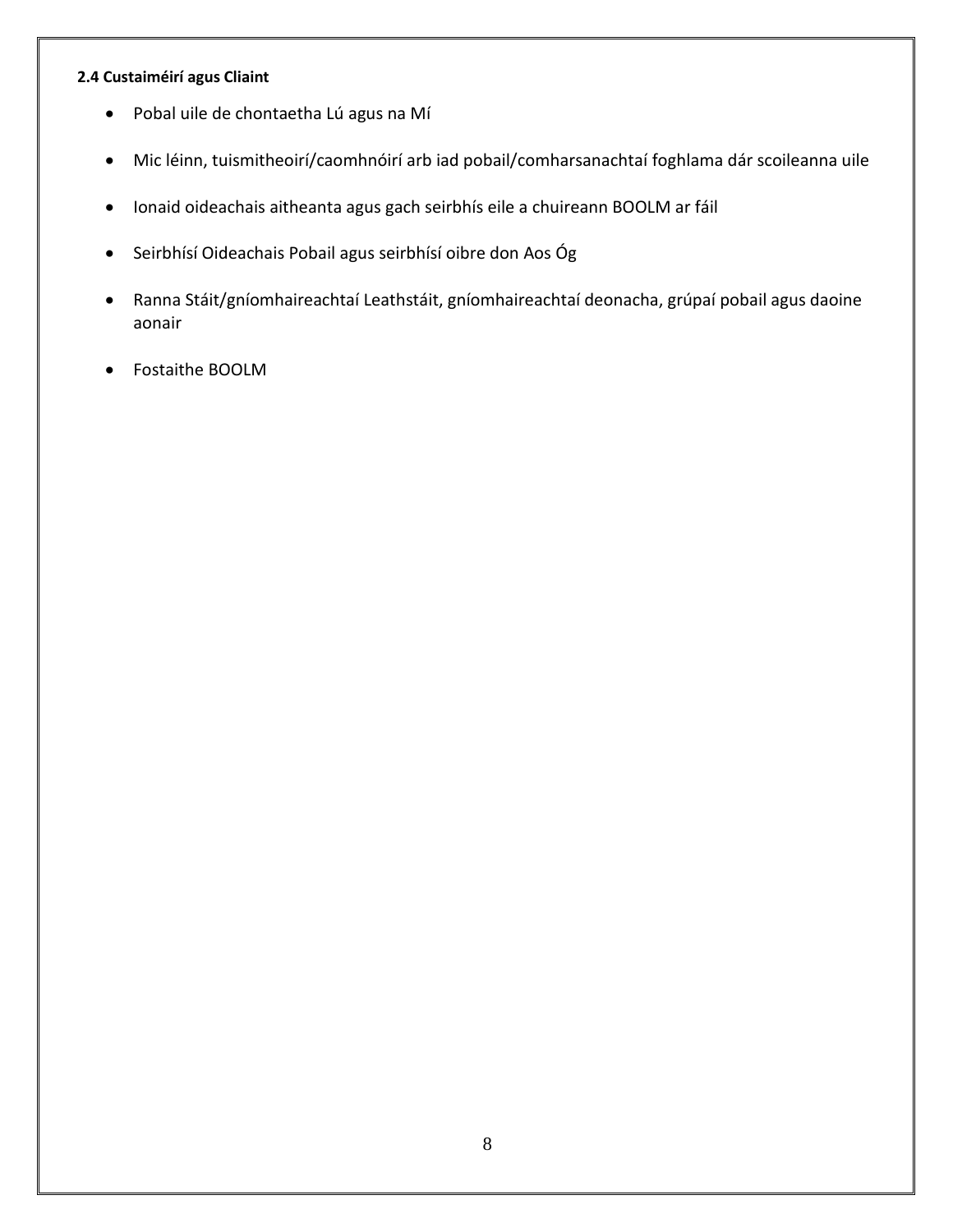# Caibidil 3: Sonraí faoi sheirbhísí atá á soláthar faoi láthair i mBéarla amháin nó go dátheangach

Sonraí faoi sheirbhísí atá á gcur ar fáil faoi láthair i mBéarla amháin nó i nGaeilge agus i mBéarla araon; **lena náirítear seirbhísí i gceantair Ghaeltachta.**

| Soláthar Reatha de Sheirbhísí                                                                                            |                                                   |                                                                                                                                                         |  |  |
|--------------------------------------------------------------------------------------------------------------------------|---------------------------------------------------|---------------------------------------------------------------------------------------------------------------------------------------------------------|--|--|
| Seirbhísí (Ginearálta)                                                                                                   | I mBéarla amháin                                  | Go dátheangach, i mBéarla agus<br><i>i</i> nGaeilge                                                                                                     |  |  |
| Iar-bhunscoileanna                                                                                                       | Riartar gach scoil neamh-Gaeltachta<br>i mBéarla. | Cuirtear an teagasc ar fáil trí<br>Bhéarla i gColáiste Chú Chulainn<br>seachas an tAonad sa scoil, ina<br>gcuirtear an teagasc ar fáil trí<br>Ghaeilge. |  |  |
| Ionaid Bhreisoideachais agus<br>Oiliúna                                                                                  | I mBéarla amháin                                  |                                                                                                                                                         |  |  |
| <b>Ceanncheathrú Riaracháin BOOLM:</b><br>Bóthar na Mainistreach, An<br>1.<br>Uaimh<br>2. Sráid an tSéipéil, Dún Dealgan | I mBéarla amháin                                  |                                                                                                                                                         |  |  |

<span id="page-8-0"></span>

| Seirbhísí i gCeantair Ghaeltachta  | I mBéarla amháin | Go dátheangach, i mBéarla agus<br>i nGaeilge |
|------------------------------------|------------------|----------------------------------------------|
| <b>Coláiste Pobail Ráth Chairn</b> |                  | Gaeilge Amháin                               |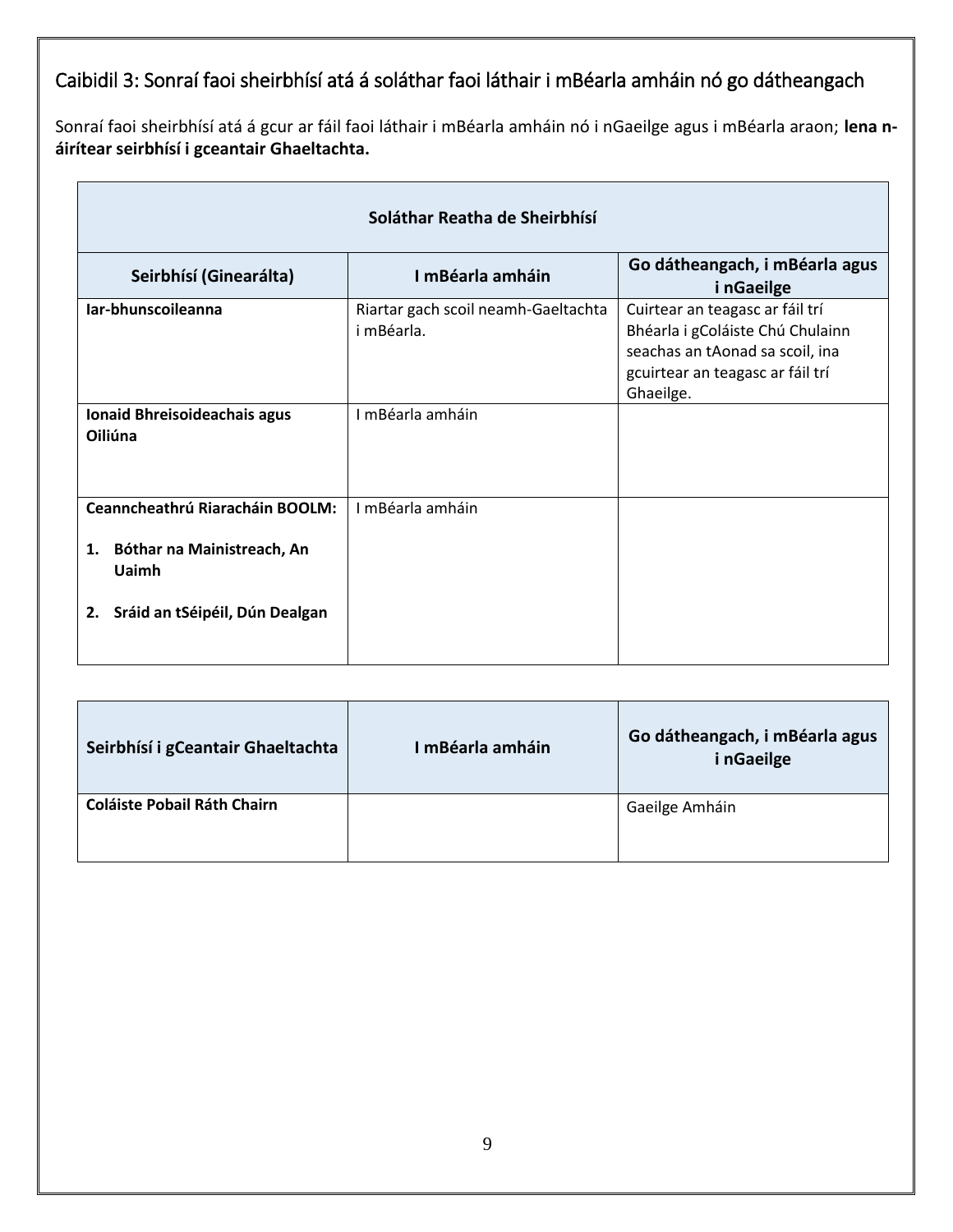# Caibidil 4: Feabhas á Chur ar Sholáthar de Sheirbhísí i nGaeilge

### **Is ceanglais éigeantacha faoi Acht na dTeangacha Oifigiúla 2003 iad na forálacha i gcló liath sa tábla thíos.**

| Modhanna cumarsáide                |                                | <b>Gealltanais</b>                                                                                                                                                                                                                                                                                   |            |
|------------------------------------|--------------------------------|------------------------------------------------------------------------------------------------------------------------------------------------------------------------------------------------------------------------------------------------------------------------------------------------------|------------|
| leis an bpobal                     |                                |                                                                                                                                                                                                                                                                                                      |            |
| Fógraí Taifeadta Ó<br><b>Bhéal</b> |                                | Beidh na fógraí ó bhéal taifeadta seo a leanas i<br>nGaeilge nó sa dhá theanga:                                                                                                                                                                                                                      | Éigeantach |
|                                    |                                | (a) Fógraí taifeadta ó bhéal a chuirtear ar fáil ar an<br>teileafón nuair a bhíonn oifigí an chomhlachta phoiblí<br>dúnta;                                                                                                                                                                           |            |
|                                    |                                | (b) Fógraí taifeadta ó bhéal a chraoltar ar chóras<br>fógartha poiblí;                                                                                                                                                                                                                               |            |
|                                    |                                | (c) Fógraí taifeadta ó bhéal a cruthaíodh agus a<br>tharchuirtear trí chóras teachtaireachtaí ríomhairithe<br>nó trí chóras ríomhairithe freagartha teileafóin.                                                                                                                                      |            |
|                                    |                                | Baineann an fhoráil seo le fógraí 'taifeadta' seachas<br>le 'fógraí beo'.                                                                                                                                                                                                                            |            |
|                                    |                                | Sa chás go bhfuil Ordú Logainmneacha i bhfeidhm,<br>éilítear ar chomhlacht poiblí an leagan Gaeilge den<br>logainm a shonraítear san Ordú sin a úsáid i bhfógraí<br>béil taifeadta a dhéanann sé nó a dhéantar thar a<br>cheann.                                                                     |            |
|                                    | Litreacha agus<br>Ríomhphost   | Tabharfar freagra ar gach cumarsáid i scríbhinn sa<br>teanga oifigiúil ina bhfuarthas í.                                                                                                                                                                                                             | Éigeantach |
| <b>Cumarsáid i Scríbhinn</b>       | Stáiseanóireacht               | Soláthraítear ceannteidil stáiseanóireachta, lena n-<br>áirítear páipéar nótaí, duillíní dea-mhéine, bileoga<br>clúdaigh facs, clúdaigh chomhaid agus fillteáin, lipéid<br>agus clúdaigh eile i nGaeilge nó sa dhá theanga.                                                                          | Éigeantach |
| Comharthaíocht                     | Comharthaíocht                 | Ní mór do gach comhartha a chuireann Bord<br>Oideachais agus Oiliúna Lú agus na Mí (BOOLM) nó<br>thar a cheann a bheith i nGaeilge nó go dátheangach,<br>de réir na rialachán (IR Uimh. 391/2008).                                                                                                   | Éigeantach |
|                                    | Foilseacháin                   | Foilseofar doiciméid ina leagfar amach tograí beartais<br>phoiblí, cuntais iniúchta nó ráitis airgeadais,<br>tuarascálacha bliantúla agus ráitis straitéise go<br>comhuaineach i nGaeilge agus i mBéarla.                                                                                            | Éigeantach |
| Foilseacháin                       | Ciorcláin / Cora Poist         | Sa chás go ndéanann comhlacht poiblí cumarsáid leis<br>an bpobal nó le haicme den phobal, i scríbhinn nó trí<br>ríomhphost, chun faisnéis a thabhairt don phobal nó<br>don aicme den phobal, cinnteoidh an comhlacht gur i<br>nGaeilge, nó i mBéarla agus i nGaeilge, a bheidh an<br>chumarsáid sin. | Éigeantach |
| An Ghaeltacht                      | Logainmneacha na<br>Gaeltachta | Úsáidfidh an comhlacht poiblí logainmneacha<br>oifigiúla cheantair na Gaeltachta.                                                                                                                                                                                                                    | Éigeantach |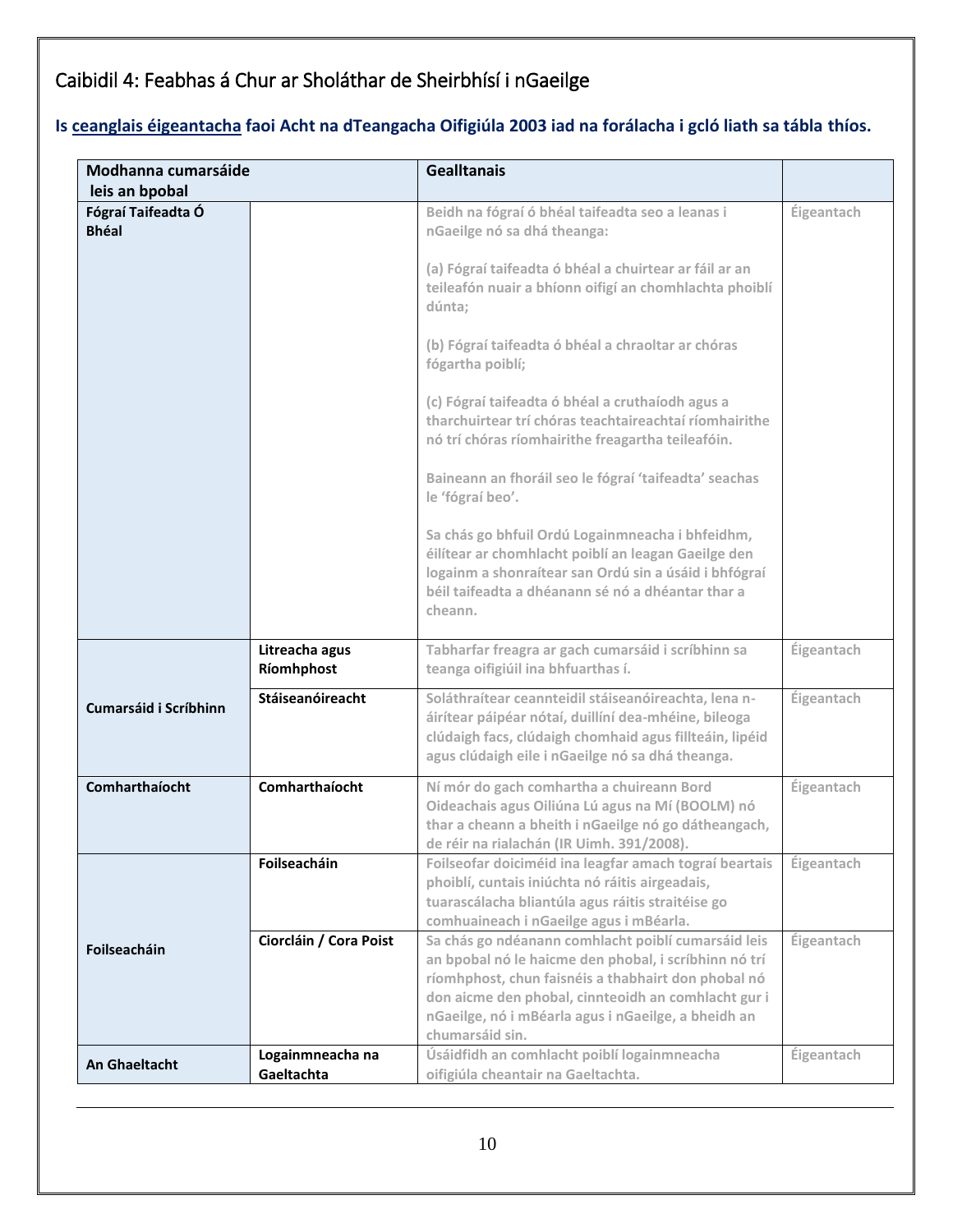Tabharfaidh Bord Oideachais agus Oiliúna Lú agus na Mí (BOOLM) faoi na liostaí gníomhaíochtaí seo a leanas faoi gach seirbhís:

| Modhanna cumarsáide leis an bpobal |                         | <b>Gealltanas</b>                                                                  | <b>Amlíne</b>               |
|------------------------------------|-------------------------|------------------------------------------------------------------------------------|-----------------------------|
|                                    |                         |                                                                                    | Faoi                        |
|                                    |                         |                                                                                    | <b>Dheireadh Bl</b>         |
|                                    |                         |                                                                                    | 1/                          |
|                                    | <b>Fáiltiú</b>          | Beidh seirbhís trí mheán na Gaeilge ar fáil in Oifigí                              | <b>BI2/BI3</b><br>Faoi      |
|                                    |                         | Riaracháin BOOLM ar Bhóthar na Mainistreach san                                    | dheireadh                   |
|                                    |                         | Uaimh, Co. na Mí, agus i tSráid an tSéipéil, Dún                                   | chéad bhliain               |
|                                    |                         | Dealgan, Co. Lú. Tá seirbhís trí mheán na Gaeilge ar fáil                          | na scéime.                  |
|                                    |                         | i gColáiste Pobail Ráth Chairn.                                                    |                             |
|                                    |                         |                                                                                    |                             |
|                                    |                         | Beidh seirbhís trí mheán na Gaeilge ar fáil i nDroichead                           |                             |
|                                    |                         | Átha, Co. Lú nuair a thógfar an Phríomhoifig nua.                                  |                             |
|                                    |                         |                                                                                    |                             |
|                                    |                         | Tá eolas ag an bhfoireann fáiltithe ar bheannachtaí                                |                             |
|                                    |                         | bunúsacha i nGaeilge.                                                              |                             |
|                                    |                         | Déanfar rogha teanga an chustaiméara a aithint agus                                |                             |
|                                    |                         | díreofar é/í chuig an oifigeach cuí. Mura bhfuil an t-                             |                             |
|                                    |                         | oifigeach ar fáil, tairgfear na roghanna seo a leanas:                             |                             |
|                                    |                         |                                                                                    |                             |
|                                    |                         | Glaoch ar ais nuair a bhíonn cainteoir Gaeilge<br>$\bullet$                        |                             |
|                                    |                         | ar fáil                                                                            |                             |
|                                    |                         | Gnó a dhéanamh trí bhall foirne eile a                                             |                             |
|                                    |                         | sholáthraíonn seirbhís aistriúcháin                                                |                             |
|                                    |                         | Nó, leanúint ar aghaidh le gnó a dhéanamh i                                        |                             |
| Cumarsáid Béil / Scríofa           |                         | mBéarla                                                                            |                             |
|                                    | Seirbhís Duine le Duine | Cuirfear liosta cothrom le dáta de na baill foirne ar                              | Faoi                        |
|                                    | / Thar an gCuntar       | féidir leo seirbhís a sholáthar trí Ghaeilge ar fáil in                            | dheireadh                   |
|                                    |                         | Oifigí Riaracháin BOOLM san Uaimh agus i nDún                                      | chéad bhliain               |
|                                    |                         | Dealgan.                                                                           | na scéime.                  |
|                                    | Lasc-chlár              | Tabharfaidh foireann an lasc-chláir sna Ceannoifigí i                              | Leanfar leis                |
|                                    |                         | nDún Dealgan agus san Uaimh ainm an chomhlachta                                    | seo a                       |
|                                    |                         | phoiblí i nGaeilge agus i mBéarla.                                                 | sheachadadh.                |
|                                    | Teachtaireachtaí        | Beidh beannachtaí teileafóin pearsanta                                             | Faoi                        |
|                                    | Taifeadta Ó Bhéal       | réamhthaifeadta ag an bhfoireann i bhformáid                                       | dheireadh                   |
|                                    |                         | dhátheangach.                                                                      | chéad bhliain               |
|                                    |                         |                                                                                    | na scéime.                  |
|                                    | Bileoga Faisnéise /     | Beidh leagan dátheangach nó leagan Gaeilge de na                                   | Faoi                        |
|                                    | <b>Bróisiúir</b>        | bileoga faisnéise agus na bróisiúir is minice a úsáidtear                          | dheireadh                   |
|                                    |                         | ar fáil le haghaidh seirbhísí arna gcur ar fáil ag Coláiste<br>Pobail Ráth Chairn. | chéad bhliain<br>na scéime. |
|                                    |                         |                                                                                    |                             |
|                                    | Foirmeacha Iarratais    | Cuirfimid leagan Gaeilge nó leagan dátheangach de na                               | Leanfar leis                |
|                                    |                         | foirmeacha iarratais is coitianta ar fáil, m. sh.                                  | seo a                       |
|                                    |                         | Foirmeacha iarratais ar gach post Múinteora i                                      | sheachadadh.                |
|                                    |                         | scoileanna mar aon le foirmeacha iarratais ar gach                                 |                             |
|                                    |                         | post i Scoileanna Gaeltachta.                                                      |                             |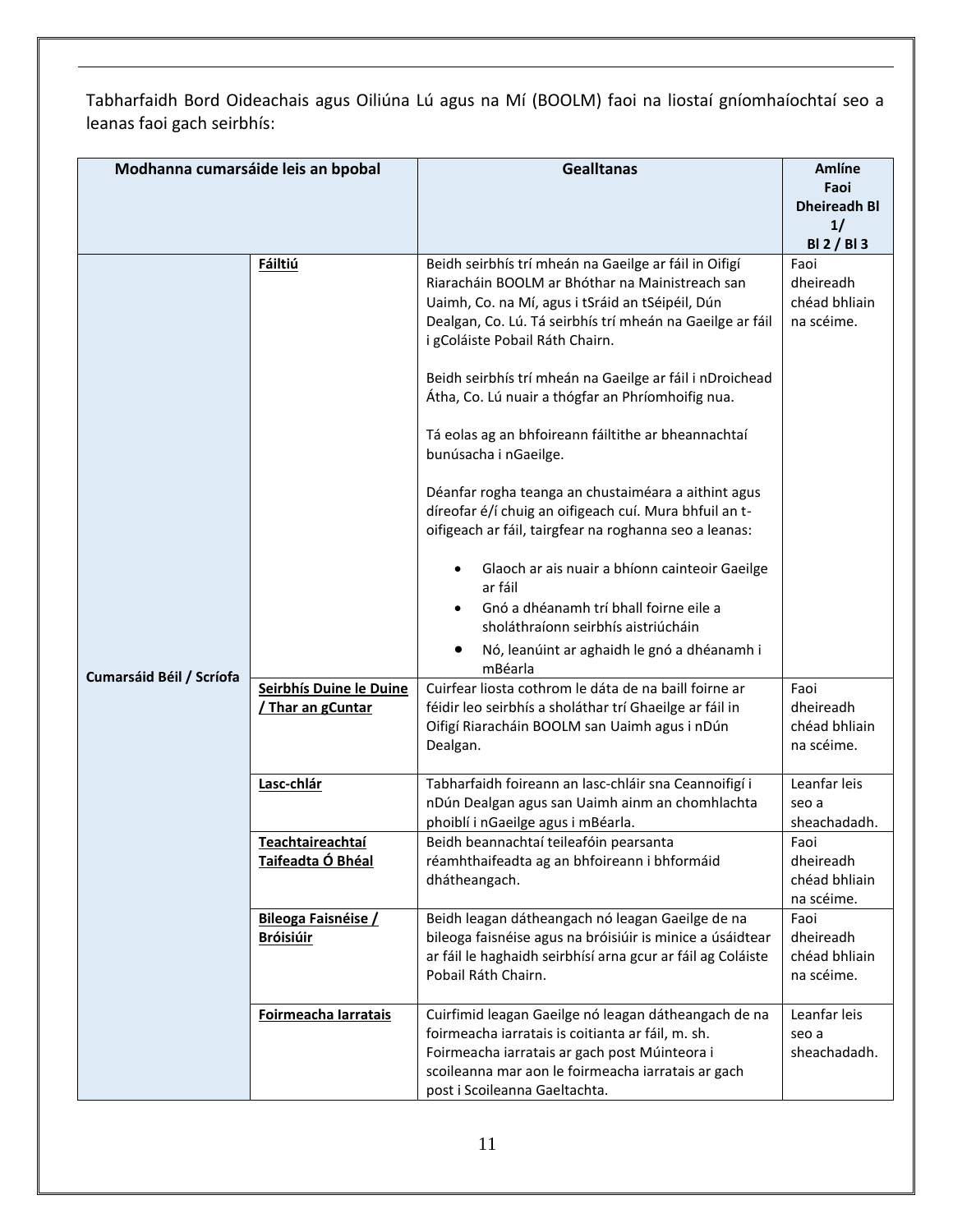|                                           | Preaseisiúintí        | Eiseofar preaseisiúintí go dátheangach ag an am<br>céanna, ar phreaseisiúintí iad a bhaineann leis an<br>nGaelcholáiste (agus aon Gaelcholáiste eile a<br>thosaíonn le linn shaolré na scéime) a oibríonn faoi<br>shainchúram an Bhoird.                                                                                                                                                                                                                                                                              | Leanfar leis<br>seo a<br>sheachadadh             |
|-------------------------------------------|-----------------------|-----------------------------------------------------------------------------------------------------------------------------------------------------------------------------------------------------------------------------------------------------------------------------------------------------------------------------------------------------------------------------------------------------------------------------------------------------------------------------------------------------------------------|--------------------------------------------------|
| Meáin                                     | Na Meáin Shóisialta   | Úsáidfear postálacha Gaeilge chun an Ghaeilge a chur<br>chun cinn i Ráth Chairn.                                                                                                                                                                                                                                                                                                                                                                                                                                      | Faoi<br>dheireadh<br>chéad bhliain<br>na scéime. |
|                                           | Urlabhraithe na Meán  | Beidh urlabhraí / urlabhraithe a bhfuil Gaeilge acu ar<br>fáil le haghaidh agallaimh leis na meáin Ghaeilge.                                                                                                                                                                                                                                                                                                                                                                                                          | Leanfar leis<br>seo a<br>sheachadadh.            |
|                                           | <b>Óráidí</b>         | Cuirfimid ábhar Gaeilge san áireamh in óráidí Béarla,<br>áireofar san ábhar sin beannachtaí oscailte agus<br>deiridh i nGaeilge, agus tagairt anseo agus ansiúd i<br>nGaeilge d'ábhar aon óráidí den sórt sin agus/nó don<br>ócáid atá idir lámha, ar a laghad.                                                                                                                                                                                                                                                       | Leanfar leis<br>seo a<br>sheachadadh.            |
|                                           | Ríomhphost            | Beidh teachtaireachtaí ríomhphoist caighdeánacha ar<br>nós séanta dátheangach.                                                                                                                                                                                                                                                                                                                                                                                                                                        | Leanfar leis<br>seo a<br>sheachadadh.            |
|                                           |                       | Foilseoimid seoladh ríomhphoist tiomnaithe do<br>cheisteanna i nGaeilge ar shuíomh gréasáin BOOLM.                                                                                                                                                                                                                                                                                                                                                                                                                    | Faoi<br>dheireadh<br>chéad bhliain<br>na scéime. |
|                                           | Suíomhanna Gréasáin   | Cuimseofar i suíomh gréasáin BOOLM ráiteas<br>dátheangach ón bPríomhfheidhmeannach lena<br>ndearbhaítear tiomantas an Bhoird na gealltanais a<br>rinneadh i scéim teanga an Bhoird a chur chun<br>feidhme.                                                                                                                                                                                                                                                                                                            | Leanfar leis<br>seo a<br>sheachadadh.            |
| <b>Teicneolaíocht</b><br><b>Faisnéise</b> |                       | Foilseofar ainm teagmhála ar ár suíomh gréasáin chun<br>ceisteanna a chur chucu siúd sa phríomhoifig ar féidir<br>leo an tseirbhís chuí a sholáthar trí Ghaeilge.                                                                                                                                                                                                                                                                                                                                                     | Faoi<br>dheireadh<br>chéad bhliain<br>na scéime. |
|                                           |                       | Beidh teachtaireacht ón bPríomhfheidhmeannach,<br>agus beidh faisnéis faoi Chomhaltaí Boird an BOO, ar<br>fáil go dátheangach ar shuíomh gréasáin BOOLM.                                                                                                                                                                                                                                                                                                                                                              | Leanfar leis<br>seo a<br>sheachadadh.            |
|                                           |                       | Beidh beartais agus ábhar statach i nGaeilge ar<br>shuíomh gréasáin BOOLM.                                                                                                                                                                                                                                                                                                                                                                                                                                            | Faoi<br>dheireadh<br>chéad bhliain<br>na scéime. |
|                                           | Córais Ríomhaireachta | Déanfaidh BOOLM a chinntiú go mbeidh córais<br>ríomhaireachta nua atá á suiteáil a dhéileálann leis an<br>bpobal (r-phost, idirlíon, íocaíochtaí ar líne) lán-ábalta<br>an Ghaeilge a láimhseáil de réir threoirlínte soláthair,<br>ag tógáil san áireamh go bhfuil srian ar BOOLM i<br>gcásanna áirithe maidir leis na córais atá ar fáil, m.sh.<br>d'fhéadfadh go mbeadh creat soláthair náisiúnta de<br>sholáthraithe ann nó go bhféadfadh sé go ndéantar an<br>córas a sholáthar ina iomláine ar bhonn náisiúnta. | Leanfar leis<br>seo a<br>sheachadadh.            |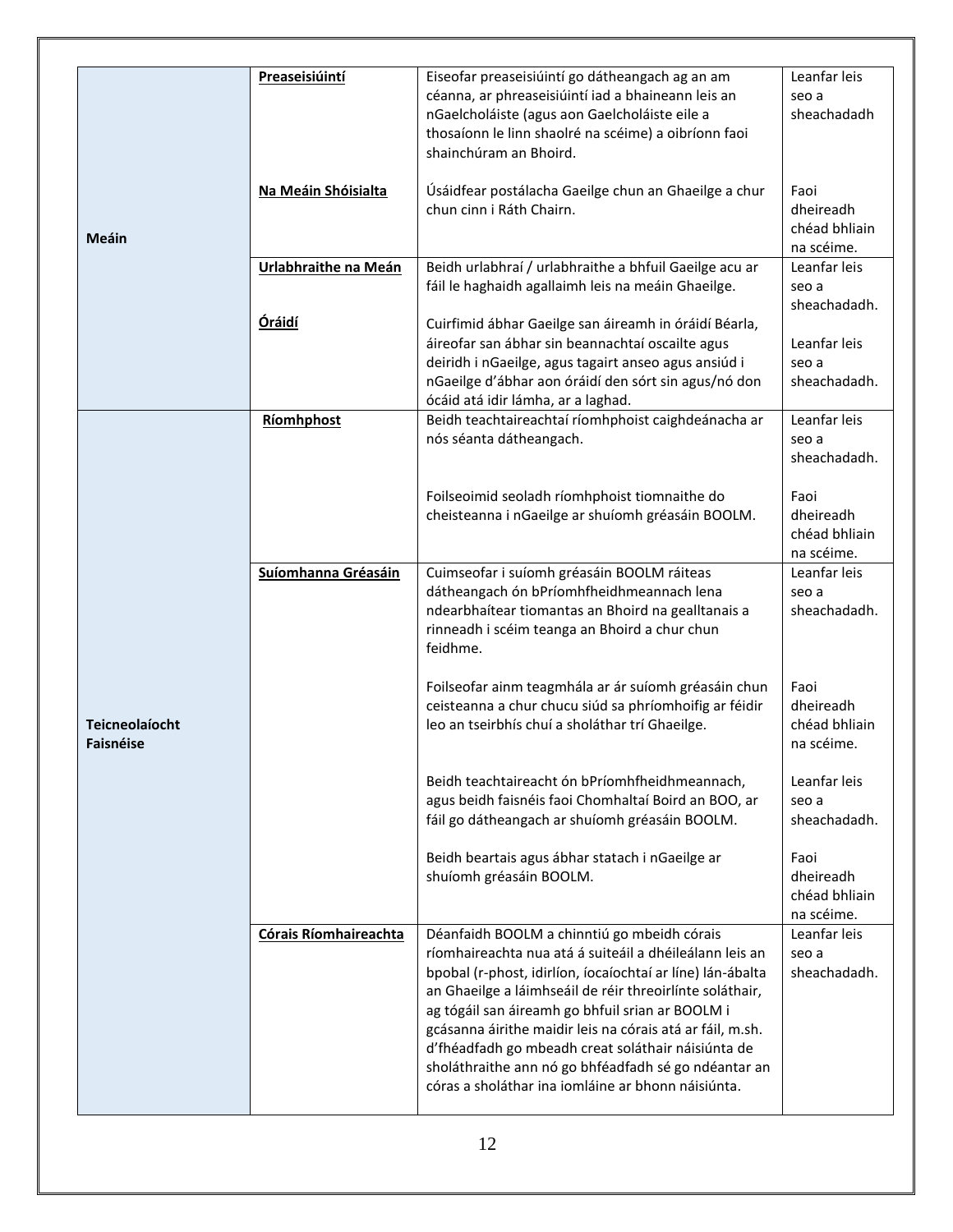<span id="page-12-0"></span>

|                 |            | Leanfaidh BOOLM ag úsáid teicneolaíochta ar bhonn        |              |
|-----------------|------------|----------------------------------------------------------|--------------|
|                 |            | gníomhach chun soláthar seirbhísí dátheangacha a         |              |
|                 |            | fheabhsú.                                                |              |
|                 |            | Leanann BOOLM ag soláthar teagaisc trí Ghaeilge san      | Leanfar leis |
| Ag múineadh trí |            | Aonad i gColáiste Chú Chulainn, Dún Dealgan agus tá      | seo a        |
| Ghaeilge        |            | sé i mbun teagmhála leis an Roinn Oideachais agus        | sheachadadh. |
|                 |            | Scileanna maidir le soláthar sa todhchaí.                |              |
|                 | Cruinnithe | Tionólfar cruinnithe sa Ghaeltacht i nGaeilge.           | Leanfar leis |
|                 |            |                                                          | seo a        |
|                 |            | Cuirfear fáilte roimh ionchur i nGaeilge nó i mBéarla ag | sheachadadh. |
|                 |            | cruinnithe poiblí a eagraíonn an comhlacht poiblí nó     |              |
|                 |            | thar a cheann.                                           |              |
|                 |            |                                                          |              |
| Gaeltacht       |            | Tionólfar cruinnithe i nGaeilge, a eagraíonn an          |              |
|                 |            | comhlacht poiblí ina ndéileáiltear le saincheisteanna    |              |
|                 |            | Gaeilge.                                                 |              |
|                 |            |                                                          |              |
|                 | Óráidí     | Is i nGaeilge amháin a bheidh gach óráid a bhaineann     |              |
|                 |            | leis an nGaeltacht / a bheidh ar siúl sa Ghaeltacht.     |              |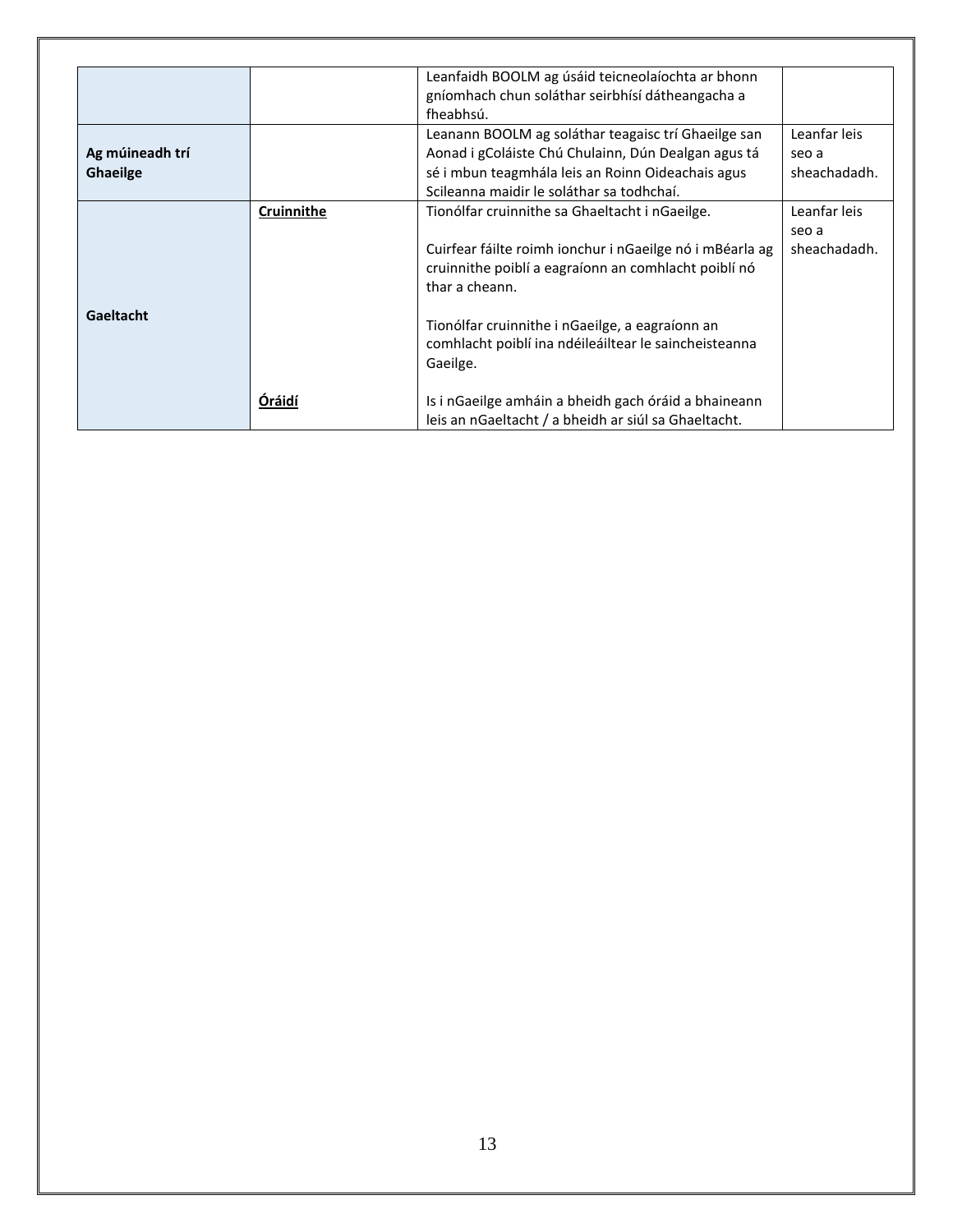# Caibidil 5: Feabhas á Chur ar Sholáthar de Sheirbhísí i nGaeilge i gCeantair Ghaeltachta

Feabhas a chur ar sholáthar seirbhísí Gaeilge i gceantair Ghaeltachta agus a chinntiú go mbeidh an Ghaeilge mar theanga oibre in oifigí atá lonnaithe i gceantair Ghaeltachta faoi dháta áirithe.

<span id="page-13-0"></span>

| Tuairisc ar sheirbhísí i<br>gceantair<br>Ghaeltachta                                                                                                        | Gealltanas                                                                                                                                                                                                                                                                                                | <b>Amlíne</b><br><b>Faoi Dheireadh Bl</b><br>1/<br><b>BI2/BI3</b> |
|-------------------------------------------------------------------------------------------------------------------------------------------------------------|-----------------------------------------------------------------------------------------------------------------------------------------------------------------------------------------------------------------------------------------------------------------------------------------------------------|-------------------------------------------------------------------|
|                                                                                                                                                             | Aithníonn BOOLM go bhfuil sainriachtanais theangeolaíocha ar leith ag pobail na<br>Gaeltachta. Déanfaidh an Bord gach iarracht chun a chinntiú go ndéanfar gach<br>seirbhís a bhaineann leis an nGaeltacht a sheachadadh amhlaidh trí mheán na<br>Gaeilge, ag tosú le linn chéad bhliain a scéime teanga. | Leanfar leis seo a<br>sheachadadh.                                |
| Tá ranganna<br><b>Oideachais d'Aosaigh</b><br>ar fáil ó am go ham.<br>Is trí Ghaeilge amháin<br>a sheoltar scolaíocht i<br>gColáiste Pobail Ráth<br>Chairn. | Ní bheidh drochthionchar ag aon bheartais / thionscnaimh / chláir nua BOOLM ar<br>shaintréithe cultúrtha agus teanga na Gaeltachta, ná ní dhéanfaidh siad damáiste<br>dóibh. Déanfaidh an Bord gach ní is féidir leis a dhéanamh chun na tréithe sin a<br>chothú agus a neartú.                           | Leanfar leis seo a<br>sheachadadh.                                |
|                                                                                                                                                             | Maidir le logainmneacha na Gaeltachta, úsáidfidh BOOLM an leagan oifigiúil i<br>gcónaí, de réir Ionstraim Reachtúil Uimh. 872 de 2004 - An tOrdú Logainmneacha<br>(Ceantair Ghaeltachta), 2004.                                                                                                           | Leanfar leis seo a<br>sheachadadh.                                |
|                                                                                                                                                             | Cinnteoidh an Bord gurb í an Ghaeilge an teanga oibre ina scoil / ionaid / oifigí i<br>gceantair Ghaeltachta i gcás nach amhlaidh an scéal faoi láthair.                                                                                                                                                  | Leanfar leis seo a<br>sheachadadh.                                |
|                                                                                                                                                             | Féachfaidh BOOLM le rúnaithe agus gach fostaí eile a cheapadh ina oifigí<br>Gaeltachta (scoileanna agus ionaid oideachais aitheanta eile) a bheidh in ann<br>déileáil le baill den phobal ar mian leo a ngnó a dhéanamh leis an mBord trí<br>Ghaeilge.                                                    | Leanfar leis seo a<br>sheachadadh.                                |
|                                                                                                                                                             | Soláthrófar gach doiciméad a bhaineann le réigiúin Ghaeltachta i nGaeilge amháin<br>nó go dátheangach.                                                                                                                                                                                                    | Leanfar leis seo a<br>sheachadadh.                                |
|                                                                                                                                                             | Féachfaidh BOOLM le gach cruinniú a thionól do phobal na Gaeltachta trí mheán<br>na Gaeilge.                                                                                                                                                                                                              | Leanfar leis seo a<br>sheachadadh.                                |
|                                                                                                                                                             | Maidir le scoileanna BOOLM agus ionaid aitheanta oideachais sa Ghaeltacht,<br>féachfaidh an Bord, ar gach bealach is féidir leis, chun foireann teagaisc a<br>cheapadh a bheidh in ann na roghanna iomlána curaclaim ábhair a sholáthar go<br>héifeachtach trí mheán na Gaeilge.                          | Leanfar leis seo a<br>sheachadadh.                                |

### Gealltanais i gCeantair Ghaeltachta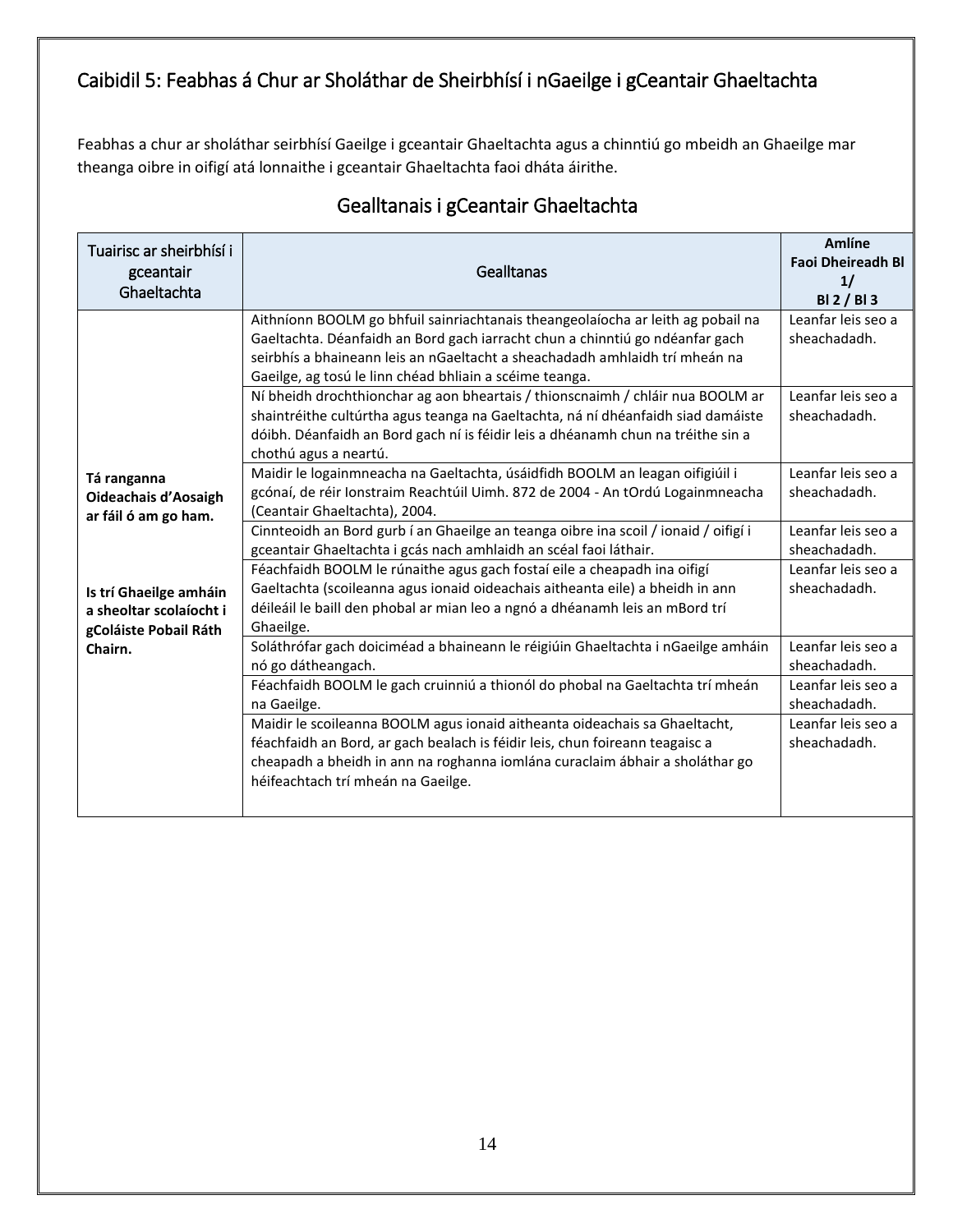## Caibidil 6: Cumas Teanga a Fheabhsú

### <span id="page-14-0"></span>**6.1 Earcaíocht**

Is é earcú foirne leis an leibhéal inniúlachta iomchuí sa Ghaeilge i ngach réimse oibre de chuid **Bhord Oideachais agus Oiliúna Lú agus na Mí (BOOLM)** an príomhbhealach a n-úsáidtear chun an rochtain arsheirbhísí trí Ghaeilge a fheabhsú. Féachfaidh ár bpolasaí earcaíochta, atá faoi réir na nósanna imeachta náisiúnta earcaíochta comhaontaithe, don ghá inniúlacht Gaeilge a fheabhsú ar bhonn céimnithe.

Tabharfar pacáiste ionduchtaithe do gach ball foirne ina mbeidh cóip dár scéim chomhaontaithe lena chinntiú go bhfuil siad ar an eolas faoinár ngealltanais faoin reachtaíocht.

#### <span id="page-14-1"></span>**6.2 Oiliúint agus Forbairt**

Tá **Bord Oideachais agus Oiliúna Lú agus na Mí (BOOLM)** tiomanta do dheiseanna a chur ar fáil don fhoireann freastal ar chúrsaí oiliúna Gaeilge atá creidiúnaithe go cuí, de réir mar a cheadaíonn acmhainní. Cuirfear gach ball foirne ar an eolas faoi áiseanna/deiseanna chun a n-inniúlacht sa Ghaeilge a fheabhsú.

<span id="page-14-2"></span>

|                                     |            | <b>Gealltanas</b>                                                                                                                                                                                                                                                                                                                                                                                                                                                                                                                                                                                                                                                                                                                                    | <b>Amlíne</b><br><b>Faoi Dheireadh</b><br>BI1/<br>BI 2 / BI 3 |
|-------------------------------------|------------|------------------------------------------------------------------------------------------------------------------------------------------------------------------------------------------------------------------------------------------------------------------------------------------------------------------------------------------------------------------------------------------------------------------------------------------------------------------------------------------------------------------------------------------------------------------------------------------------------------------------------------------------------------------------------------------------------------------------------------------------------|---------------------------------------------------------------|
|                                     | Earcaíocht | Tabharfar pacáiste ionduchtaithe d'fhoireann nua<br>ina mbeidh cóip dár scéim chomhaontaithe.                                                                                                                                                                                                                                                                                                                                                                                                                                                                                                                                                                                                                                                        | Faoi dheireadh<br>chéad bliana na<br>scéime.                  |
| Feabhas a chur ar<br>chumas Gaeilge | Oiliúint   | Cuirfear deiseanna chun inniúlacht Gaeilge na<br>foirne a fhorbairt ar fáil. Déanfar socruithe cuí<br>chun oiliúint sa Ghaeilge agus teastas tástála<br>inniúlachta a chur ar fáil don fhoireann chun:<br>Tacú leis an bhfoireann chun a n-<br>$\bullet$<br>inniúlacht sa Ghaeilge a chothabháil agus<br>a fhorbairt;<br>Feabhas a chur ar chumas na foirne a<br>ndualgais Ghaeilge a chomhlíonadh i<br>bhfeidhmiú a ndualgas, agus<br>Córas tástála inniúlachta creidiúnaithe a<br>sholáthar don fhoireann.<br>Cuirfear an fhoireann ar an eolas faoi acmhainní<br>teanga ar nós: www.tearma.ie, www.focloir.ie,<br>www.teanglann.ie agus www.abair.ie chomh<br>maith le WinGléacht, an leagan leictreonach<br>d'fhoclóir Gaeilge-Béarla Ó Dónaill. | Faoi dheireadh<br>chéad bliana na<br>scéime.                  |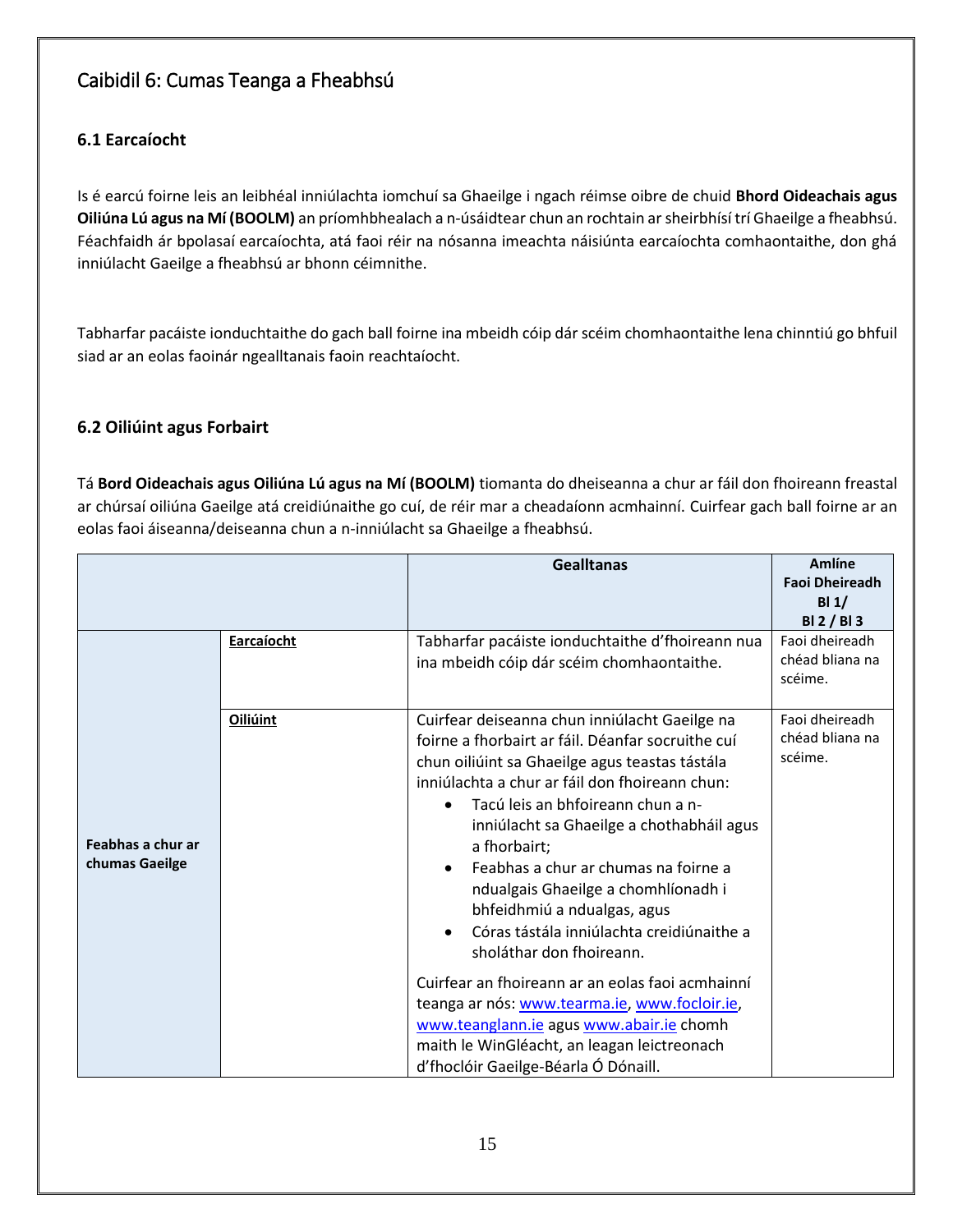#### **6.3 Poist Shainithe Ghaeilge**

Tá na poist atá liostáilte thíos sainithe mar phoist a mbaineann riachtanas inniúlachta Gaeilge leo. Tá sé beartaithe go mbeidh caighdeáin shonraithe chreidiúnaithe i nGaeilge bainte amach ag sealbhóirí na bpost seo de réir fhreagrachtaí an phoist. Agus na poist seo á sainiú, tugadh aird ar leith ar phoist atá lonnaithe i gceantair Ghaeltachta agus ar phoist atá lonnaithe lasmuigh de cheantair Ghaeltachta ach a bhfuil pobal Gaeltachta agus/nó Gaeilge ina measc den chuid is mó dá gcustaiméirí.

| <b>Teideal an Phoist</b>                                                                                                                                                                      | Suíomh                                                                                                                                                                                   | An pobal Gaeltachta/Gaeilge<br>a bhfuiltear ag freastal air                                                                                                                                   | Táscaire de chaighdeán na<br>Gaeilge a theastaíonn (roghnaigh<br>ó bunúsach, idirmheánach nó<br>ardleibhéal) |
|-----------------------------------------------------------------------------------------------------------------------------------------------------------------------------------------------|------------------------------------------------------------------------------------------------------------------------------------------------------------------------------------------|-----------------------------------------------------------------------------------------------------------------------------------------------------------------------------------------------|--------------------------------------------------------------------------------------------------------------|
| Príomhoidí, Leas-<br>Phríomhoidí,<br>Stiúrthóirí,<br>bainisteoirí,<br>comhordaitheoirí<br>agus gach post<br>teagaisc i gceantar<br>Gaeltachta.                                                | Scoileanna, ionaid<br>aitheanta oideachais<br>agus seirbhísí eile de<br>chuid BOOLM sa<br>Ghaelcholáiste agus<br>aon Ghaelcholáiste<br>eile a thosaíonn le<br>linn shaolré na<br>scéime. | Pobal Gaeltachta Chontae na<br>Mí agus pobail na<br>Gaelcholáiste (agus aon<br>Gaelcholáiste eile a thosaíonn<br>le linn shaolré na scéime) atá<br>ag feidhmiú faoi shainchúram<br>an Bhoird. | Ardleibhéal inmhianaithe                                                                                     |
| Rúnaithe, feighlithe<br>agus poist riaracháin<br>eile i scoil sa<br>Ghaeltacht agus sa<br>Ghaelcholáiste (agus<br>in aon Ghaelcholáiste<br>eile a thosaíonn le<br>linn shaolré na<br>scéime). | Scoileanna, ionaid<br>aitheanta oideachais<br>agus seirbhísí eile de<br>chuid BOOLM sa<br>Ghaelcholáiste agus<br>aon Ghaelcholáiste<br>eile a thosaíonn le<br>linn shaolré na<br>scéime. | Pobal Gaeltachta Chontae na<br>Mí agus pobail na<br>Gaelcholáiste (agus aon<br>Gaelcholáiste eile a thosaíonn<br>le linn shaolré na scéime) atá<br>ag feidhmiú faoi shainchúram<br>an Bhoird. | Ardleibhéal inmhianaithe                                                                                     |